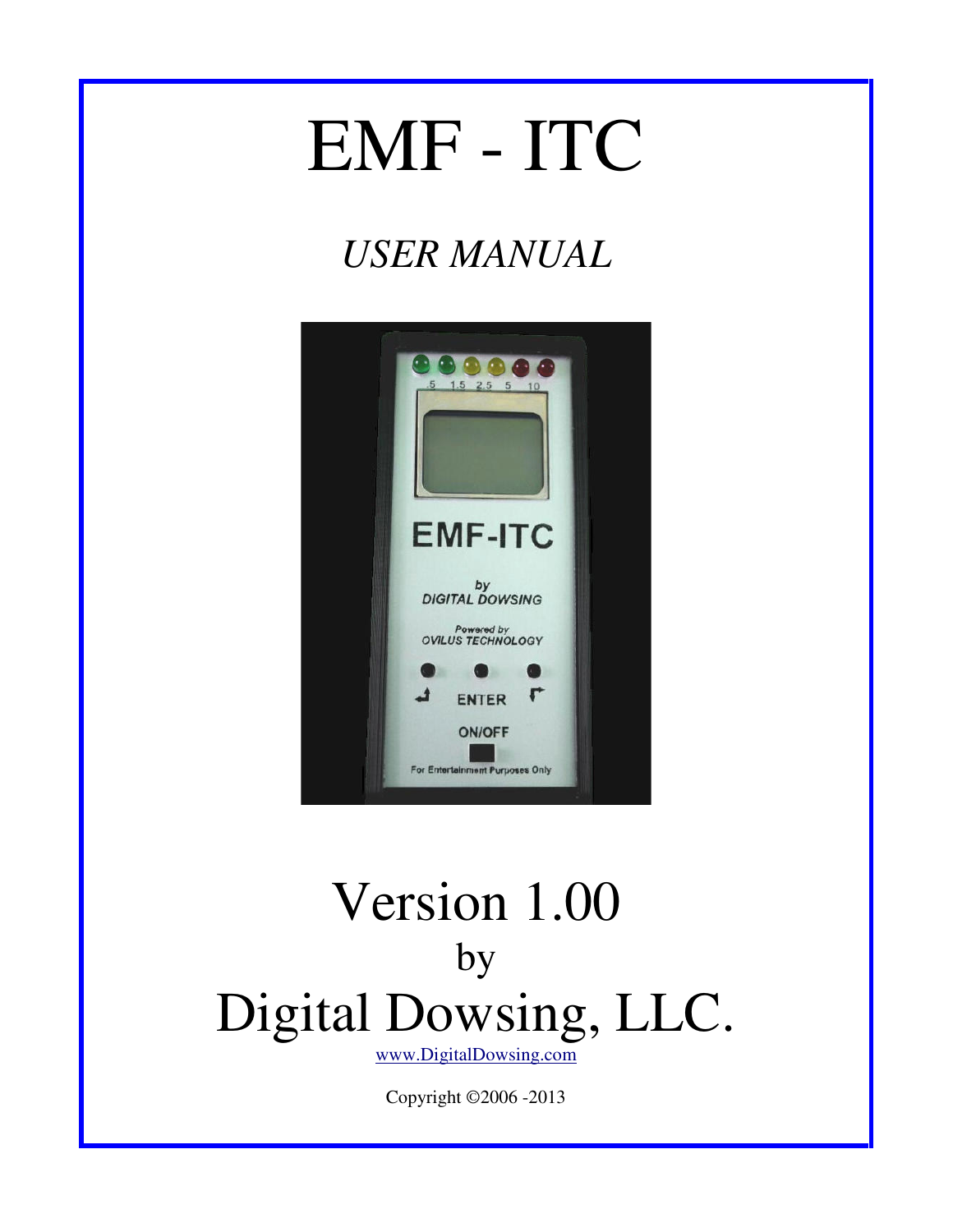### **TABLE OF CONTENTS**

| Disclaimer of Liability, HTML Compatibility, Endorsement or Product Use4 |
|--------------------------------------------------------------------------|
|                                                                          |
|                                                                          |
|                                                                          |
|                                                                          |
| About this device                                                        |
|                                                                          |
|                                                                          |
|                                                                          |
|                                                                          |
|                                                                          |
|                                                                          |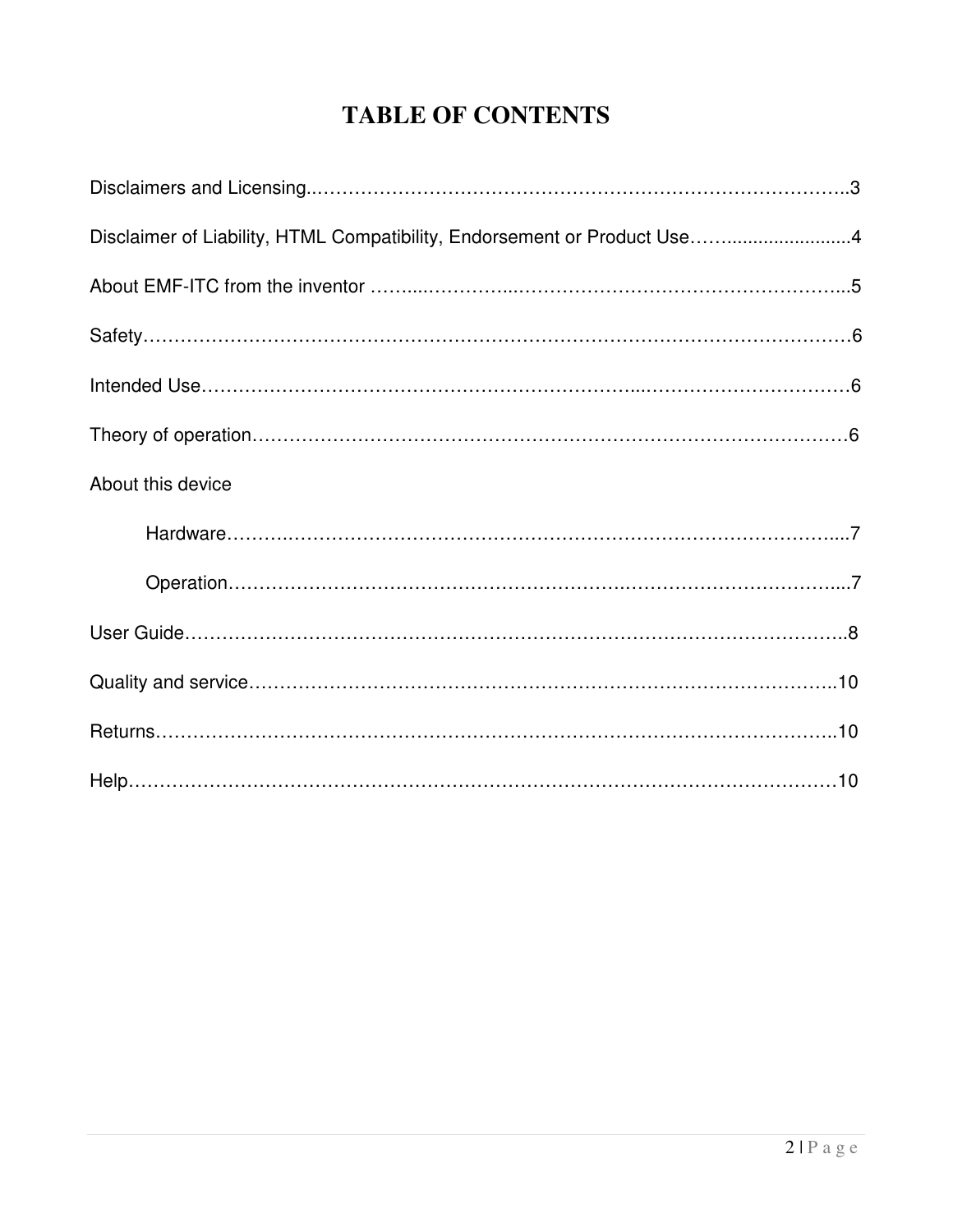# **Disclaimers and Licensing**

The EMF-ITC is sold as an *entertainment device only*. We make no claim to the validity of the data received by this device.

As the owner of this device you are responsible for the device's use. Further, you are responsible for the safety of others who may come in contact with this device.

This device can generate disturbing text; children under the age of 18 should not use it. Further, this device should not be used by anyone with a history of mental illness.

You agree not to expose children to this device, or any person who may be harmed or damaged by exposure to this device. Further, you agree that you are over 18 and are in sound mental condition.

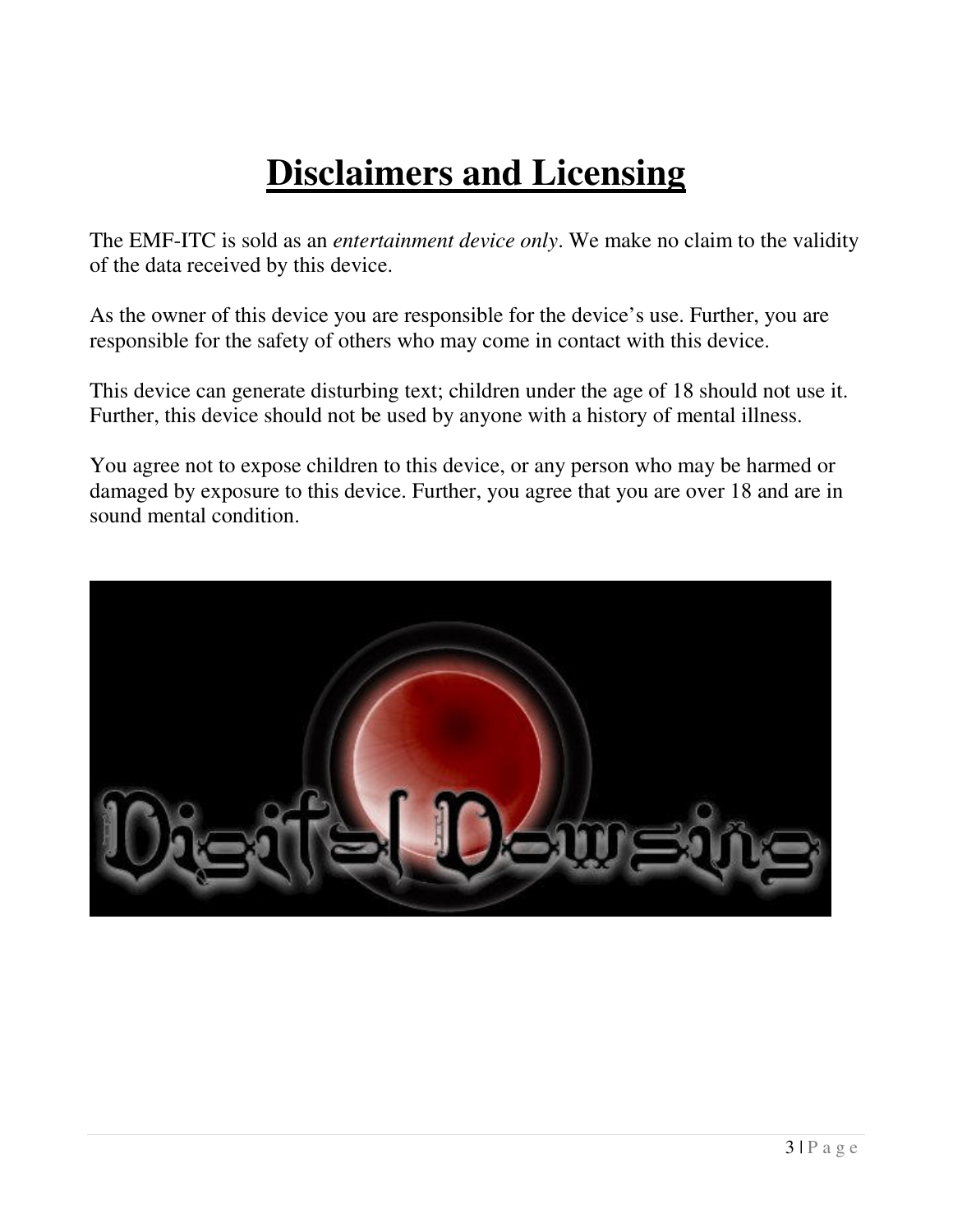#### **Disclaimer of Liability, HTML Compatibility, Endorsement or Product Use**

WHILE EVERY EFFORT IS MADE TO ENSURE THE TIMELINESS AND ACCURACY OF THE INFORMATION, DOCUMENTS, DATA, MATERIAL OR SOFTWARE (THE "INFORMATION") AVAILABLE ON Digitaldowsing.com IN WRITTEN OR ELECTRONIC FORM, Digital Dowsing LLC. and CHAPP INC. ASSUMES NO LEGAL LIABILITY OR RESPONSIBILITY FOR THE COMPLETENESS, ACCURACY OR USEFULNESS OF ANY OF THE INFORMATION DISCLOSED. INFORMATION (INCLUDING ANY REVISIONS AND UPDATES) AND MATERIALS ARE PROVIDED SOLELY FOR THE USER'S INFORMATION AND IS PROVIDED STRICTLY "AS IS." CHAPP INC. AND CHAPP.COM MAKE NO REPRESENTATION OR WARRANTY, EXPRESS OR IMPLIED, IN RESPECT TO THE INFORMATION, SOFTWARE, FIRMWARE OR HARDWARE EITHER ACCESSED VIA www.chapp.com or www.digitaldowsing.com THAT MAY BE ACCESSED THROUGH THIS SITE BY WAY OF LINKS TO OTHER SITES, OR RECEIVED FROM CHAPP INC. OR ITS AGENTS INCLUDING AND WITHOUT LIMITATION, AS TO:

a. THE ACCURACY, ADEQUACY, COMPLETENESS OR RELIABILITY OF ANY INFORMATION HOWSOEVER STORED OR TRANSMITTED, WHICH MAY BE OBTAINED BY ANY PERSON OR ANY ENTITY HAVING ACCESS TO THIS SITE;

OR

b. THE MERCHANTABILITY OR FITNESS FOR A PARTICULAR PURPOSE OR USE WITH RESPECT TO ANY INFORMATION WHATSOEVER INCLUDED IN THIS SITE OR THAT MAY BE ACCESSED THROUGH THIS SITE;

OR

c. THE RESULTS TO BE OBTAINED FROM USING SUCH INFORMATION.

USERS SHOULD ALSO NOTE THAT THE CHAPP INC. AND Digital Dowsing LLC, DO NOT ASSUME ANY RESPONSIBILITY FOR THE QUALITY OF PRODUCTS OR SERVICES LISTED OR DESCRIBED IN THIS MANUAL. NOR DO WE ENSURE COMPATIBILITY WITH PAST, CURRENT OR FUTURE VERSIONS OF SOFTWARE OR HARDWARE.

CHAPP INC. AND DIGITAL DOWSING LLC ASSUME NO RESPONSIBILITY FOR ANY DISCREPANCIES THAT MAY HAVE BEEN TRANSMITTED WITH THE PRINTED OR ELECTRONIC VERSION OF THIS MANUAL, CONTROLLER OR SOFTWARE.

WHILE EVERY EFFORT IS MADE TO ENSURE THE ACCURACY OF ALL INFORMATION PROVIDED IN THIS MANUAL, AND THAT SOFTWARE DOES NOT CONTAIN COMPUTER VIRUSES, THE USER SHOULD TAKE REASONABLE AND APPROPRIATE PRECAUTIONS TO SCAN FOR COMPUTER VIRUSES AND SHOULD ENSURE A COMPLETE AND CURRENT BACKUP OF THE APPLICABLE ITEMS OF INFORMATION CONTAINED ON THE USER'S COMPUTER SYSTEM. THE USER SHOULD PAY SPECIFIC ATTENTION TO SOME OF THE NEWER VIRUSES THAT HAVE BEEN WRITTEN TO AUTOMATICALLY EXECUTE WHEN AN INFECTED DOCUMENT IS LOADED INTO CERTAIN WORD PROCESSING PROGRAMS.

LINKS TO DIGITAL DOWSING AND CHAPP.COM ARE PROVIDED SOLELY FOR THE CONVENIENCE OF THE USERS AND DO NOT CONSTITUTE AN ENDORSEMENT OF THOSE PARTIES OR ANY REPRESENTATION AS TO THE ACCURACY, COMPLETENESS OR USEFULNESS OF THE INFORMATION SUPPLIED BY THEM. CHAPP INC. AND CHAPP.COM ASSUME NO RESPONSIBILITY FOR ACTS, ERRORS, OR OMISSIONS BY OFF-SITE PARTIES OR THE INFORMATION OR MATERIALS SUPPLIED BY THEM.

THE OWNERS OF CHAPP INC., CHAPP.COM, DIGITAL DOWSING LLC, DIGITALDOWSING.COM OR ITS AGENTS, EMPLOYEES AND CONTRACTORS WILL NOT BE LIABLE TO ANY PERSON OR ENTITY HAVING ACCESS TO THIS SOFTWARE, WEBSITES OR HARDWARE FOR ANY DAMAGES OF ANY KIND WHETHER DIRECT, INDIRECT, SPECIAL, INCIDENTAL OR CONSEQUENTIAL, OR LOST PROFITS OR DATA, OR HARM TO PERSONS (INCLUDING DEATH), HOWSOEVER CAUSED, WHETHER ARISING OUT OF NEGLIGENCE OR OTHERWISE, WHICH MAY BE OCCASIONED FROM THE USE OF THIS SOFTWARE, HARDWARE, FIRMWARE OR WEBSITE INFORMATION OR THE POSSIBILITY HEREOF.

BY USING THIS CONTROLLER OR INSTALLING THIS SOFTWARE, YOU ARE AGREEING TO BE BOUND BY THE TERMS AND CONDITIONS SET OUT HEREIN AND ALL APPLICABLE LAWS AND REGULATIONS. IF YOU DO NOT AGREE WITH ANY OF THESE TERMS, DO NOT USE THIS PRODUCT. RETURN IT FOR A FULL REFUND LESS SHIPPING COST.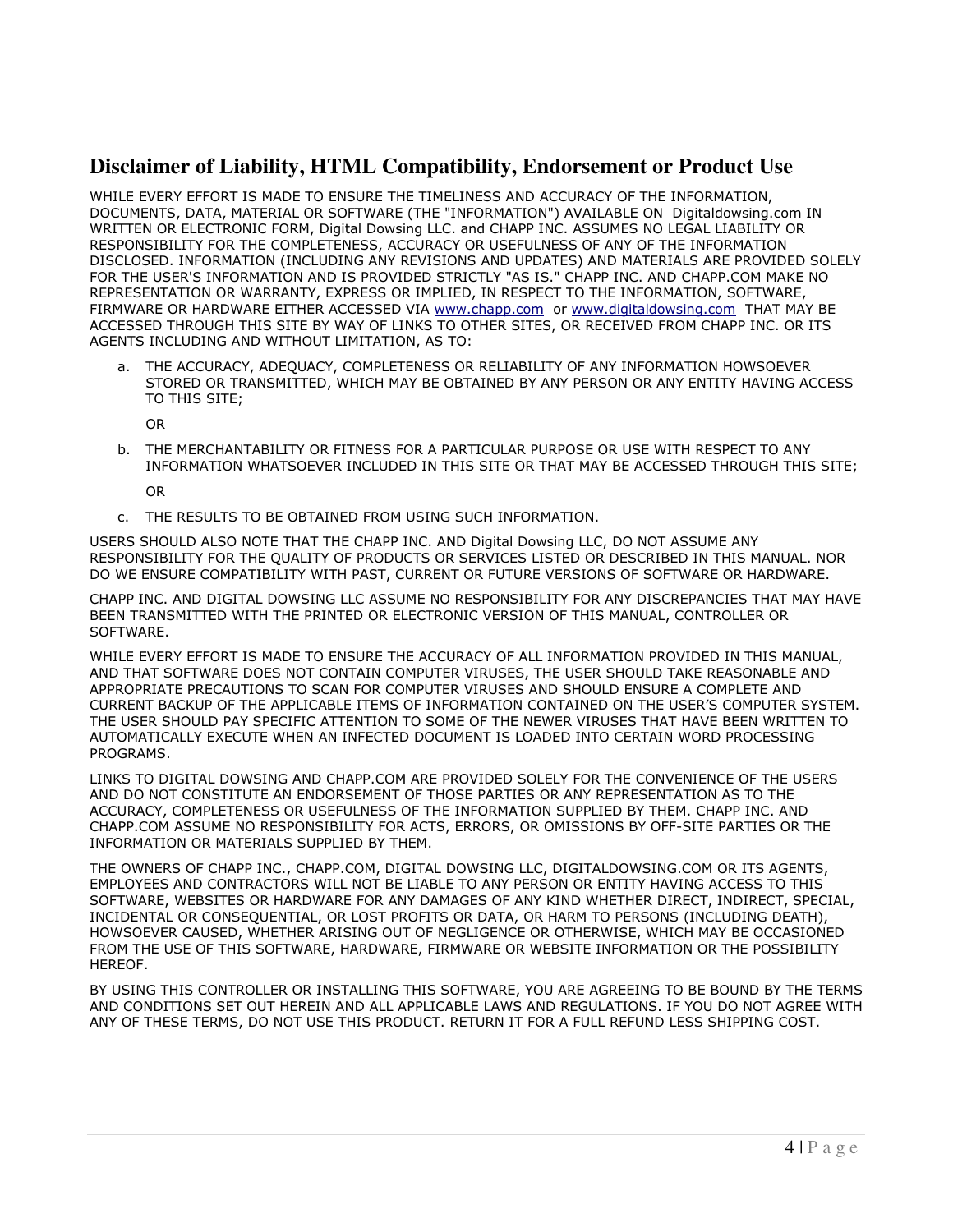### **About The EMF-ITC device from the inventor**

What is the EMF-ITC and why do we say for entertainment use only?

Let's take this issue head on: First and foremost the EMF-ITC is designed to aid in Paranormal Research.

The EMF-ITC uses what we call ECM or *Environmental Communications Modes*.

Some of our devices can create speech and text in this mode. So what is ECM? A method of taking energy levels in the environment and creating speech…nothing more! We make no claim as to *spirit* communications, aliens, ghosts or any other type of phenomena. Devices with this mode should be considered "for entertainment." Why? Because there's no person who can prove to a certainty what these messages are. Further, people need to take a rational, grounded approach to any device that creates speech or text. The power of suggestion is very strong!

For the record, our devices do not use any type of random generator or sweep function. No algorithm is employed to produce text or speech in a specific pattern.

Remember the odds of this device saying a word that is contextually correct is 1 in 2000 And in the units with phonetic speech the odds are only 1 in 71.

**A lot of claims have been made about devices such as this. Simple math will tell you the odds are much better than you think! That it's just coincidence and nothing more.** 

Sincerely, Digital Dowsing LLC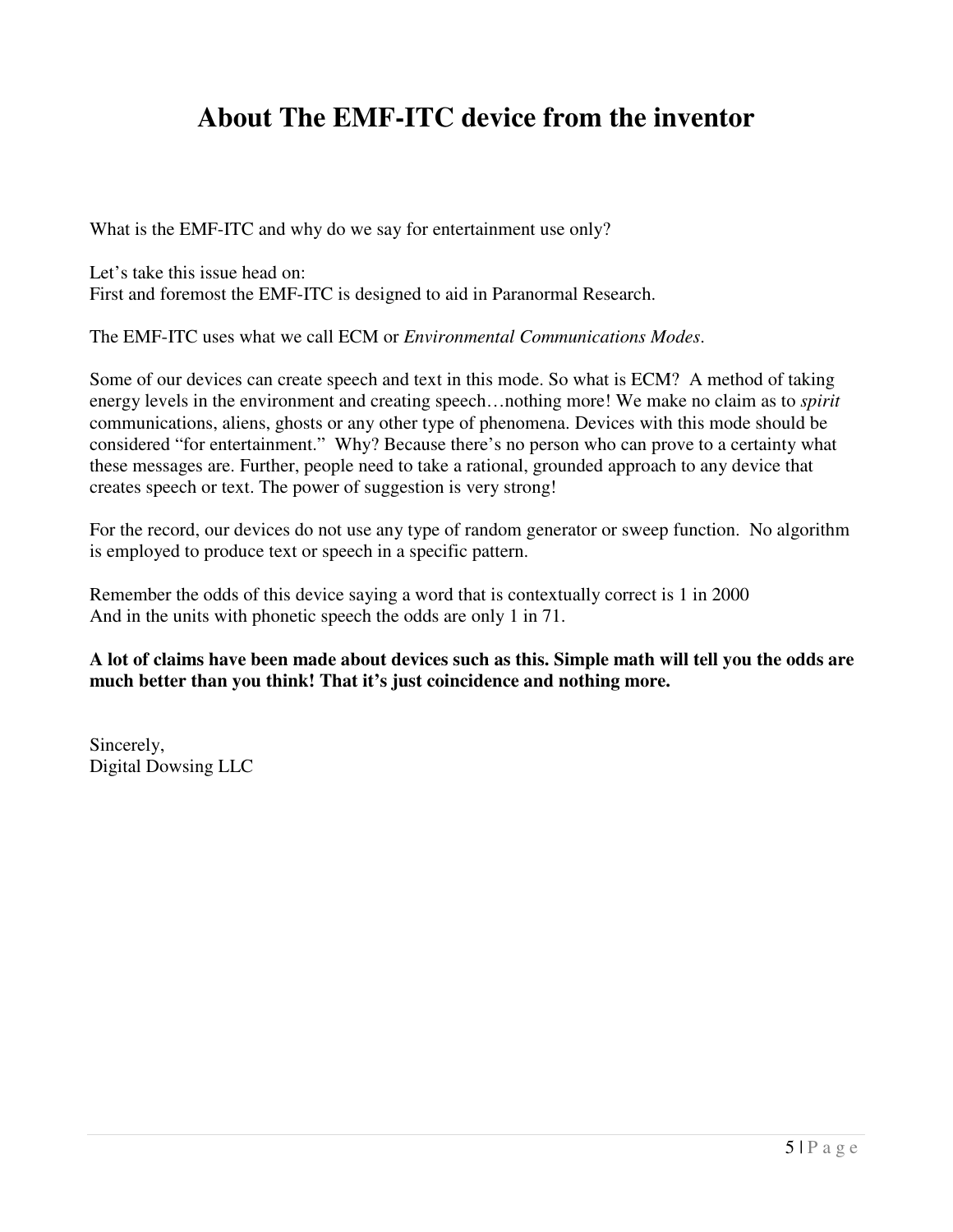# **Safety**

### **NEVER allow children to operate this device!**

## **Intended Use**

- 1. These items are provided for adults over the age of 18 years.
- 2. This device is not intended for unsupervised use or unattended use.
- 3. It is for hobby or personal experimentation**.**
- 4. User has read and understands the Disclaimer and the manual before attempting any use of this product or associated devices.

# **Theory of Operation**

Let's start with what the EMF-ITC does. The has 4 internal Antenna:

- 1. Channel A (**+** Channel)
- 2. Channel B (- Channel)
- 3. Channel C (**+** or Channel)
- 4. Channel D (**+** or Channel)

The Ovilus samples Channels A, B  $&$  C,D returning a summed value. The values create ECM modes input. (ECM, "Environmental Communications Modes")

The software does not interrupt user input or make decisions beyond a basic limit filter. The only functional mode of this device that speech is a simple 1 to 1 match of a level from the Channel input to a word in the dictionary list.

The only filters are as follows:

- 1. Every sample an average is calculated. Each new value is compared to the average. If the value is within the average plus or minus the "Offset," the value is rejected.
- 2. The second filter is a repeat word buffer designed to prevent the same word from being repeated.

So why filter? The unit senses the environment. If the energy levels are flat, "un-changing," the unit would simply repeat the same word over and over.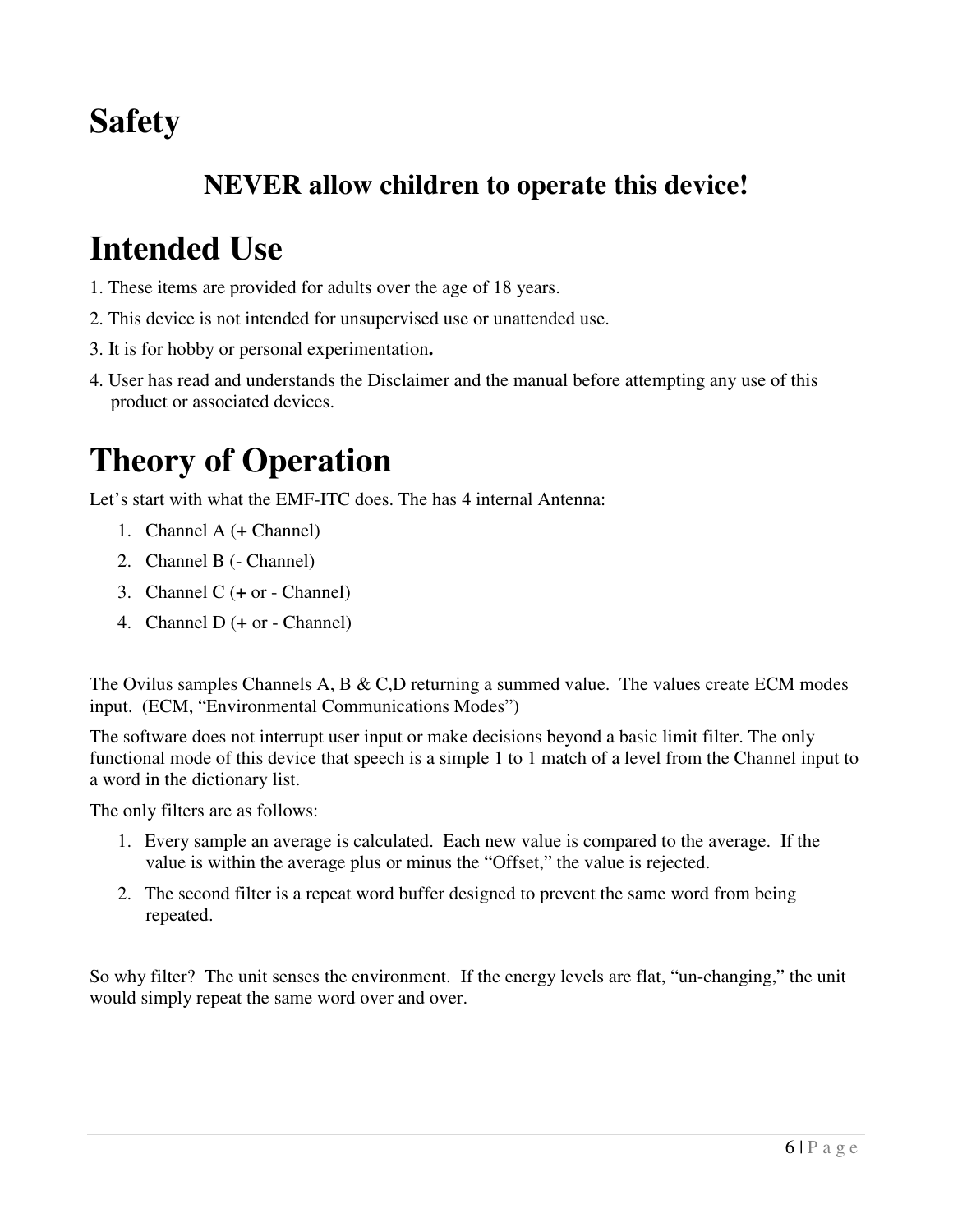### **About This Device**

#### **Hardware:**

Your EMF-ITC is



#### **Batteries:**

The EMF-ITC has a Battery Door on the Back of the device. Slide this door open to install batteries.

The EMF-ITC requires 3 AAA Batteries. (Note the **+**/- when installing.)

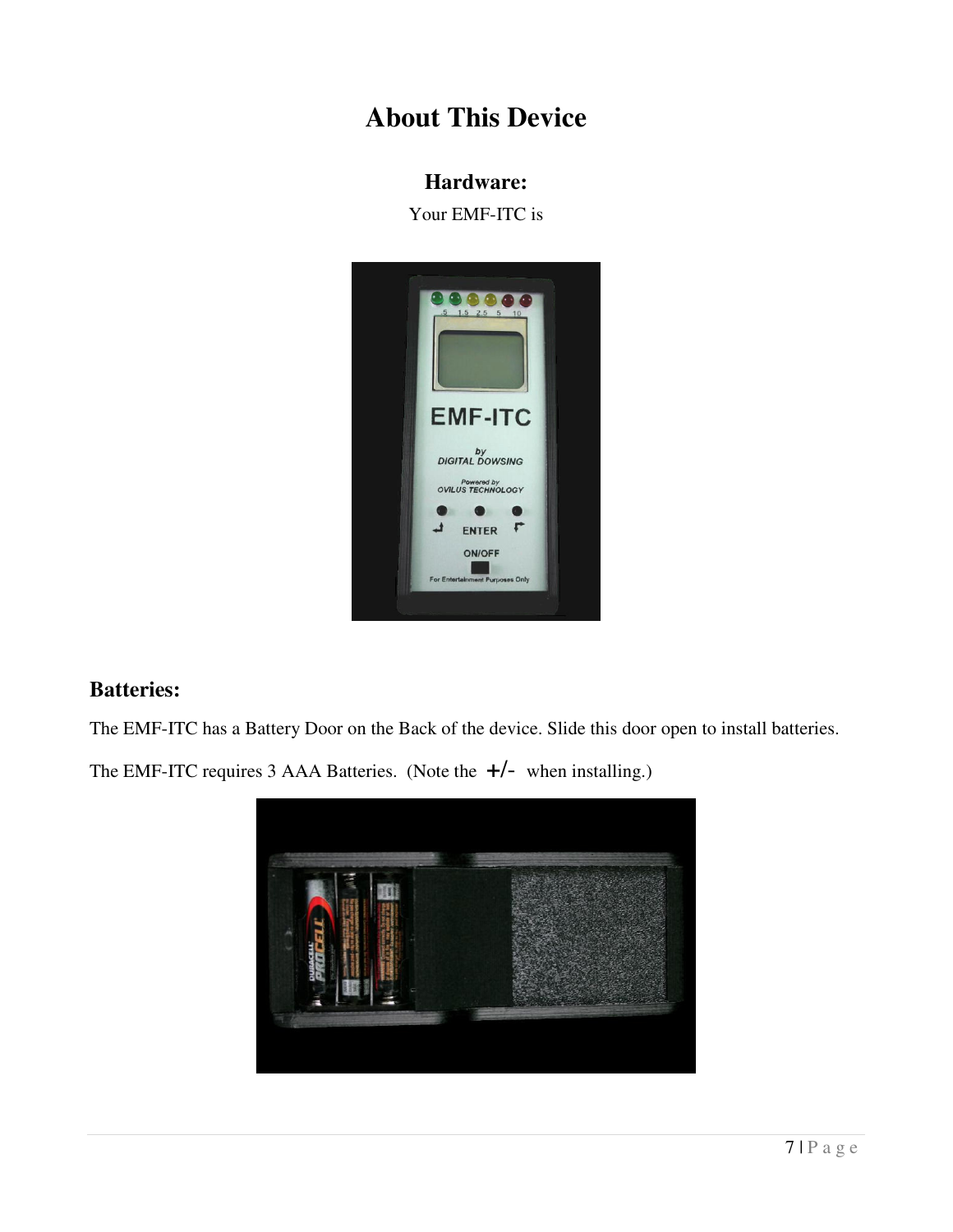# **The EMF-ITC User Guide**

### **About the EMF/ITC**

We didn't want to make another EMF meter ! there are already hundreds out there many are VERY good. We wanted to make an EMF meter that was geared for Paranormal use. That's why the LED scale can be changed or you can ignore EMF below a certain level. This device has 5 different select screens just to display EMF so it can be tailored to the user or the circumstances. We added ITC to allow users to experiment more ! Simply put nothing happens on demand. ITC takes time, trial and error. That's why we have added an Ovilus Mode to experiment with text driven purely by changes in the environment. This device DOES NOT use any type of random generator ! The YES NO mode is an ITC approach for those that want defined actions. The EMF level is sampled and a floating average is computed. In this Mode a – represents no response, to get a YES the EMF must increase by the EMF percentage selected. To say NO the EMF must decrease below the average by the same percentage creating a measured response ! EMF drawing mode is perhaps the strangest thing we have ever done, Channels 3 and 4 are sample they are reacting to simple static electricity, EMF or Ionization. The Values are drawn directly to the screen as pixels. Sometimes the images are simple lines or almost all dark or light other times Numbers, letters figures ect. We started experimenting with this in the first beta versions of the Paranormal Puck, Though we never released the drawing mode till this device was built.

### **Operating the EMF-ITC**

- 1. The Power Switch is on the front of the EMF-ITC. To turn ON, slide the switch left. Slide it right to turn OFF.
- 2. The EMF-ITC will display its **Main Function Screen**. The functions are listed below.
	- **EMF**

This mode has several options from the EMF menu you can select how you want the device to perform. Once selected the EMF option will appear on the main menu. To return to the Main Function screen, press the ENTER button.

#### • **OVILUS**

The Ovilus will create words on the text screen one word per line. Up to six words per run. Since this is a silent Ovilus it will wait before continuing after it has said the chosen number of words. "See Ovilus Menu"

To return to the Main Function screen, press the ENTER button.

• **YES NO** 

This mode will return YES NO or a dash based on EMF. The idea is very simple; if the EMF increases by 10% the Word YES will appear. If the EMF decreases, the word NO appears. The Minus bar will appear whenever the value is neither above nor below the sample average. The percentage can be changed in the Ovilus menu.

To return to the Main Function screen, press the ENTER button.

#### • **EMF DRAW**

The device will "draw" across the screen, based on the amount of EMF present. When the "draw" has filled up all 6 LED lines, the red light on the right side of the device will illuminate. You can press the down/right arrow (button on the right side of the faceplate) to allow the "draw" to continue, or press the ENTER button to go to the Main Function Screen.

#### • **DOWSING ROD**

This mode is designed to act like Dowsing rods using inputs from the internal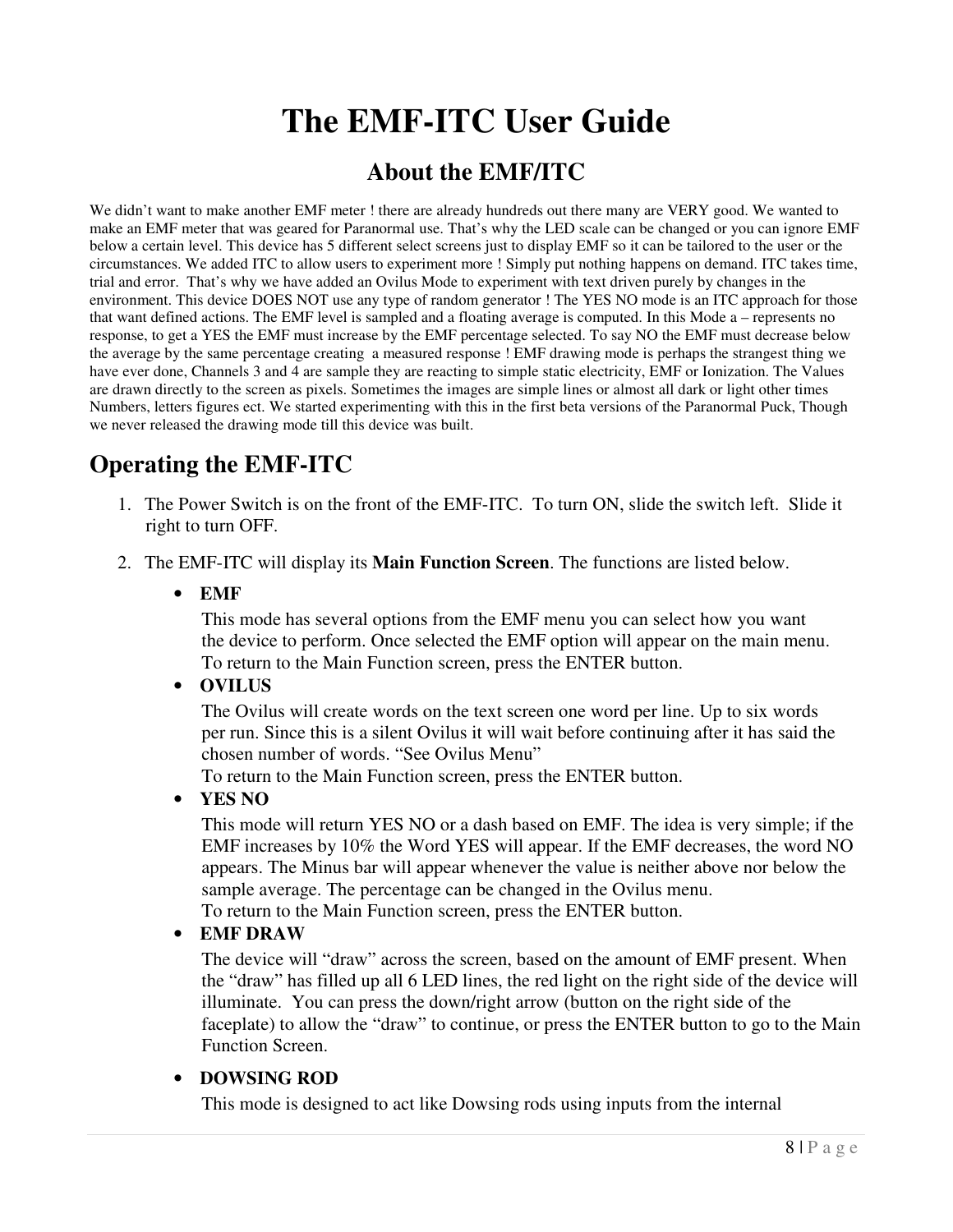antennae's. The Screen will display the following forms:



To return to the Main Function screen, press the ENTER button.

To change functions, press the up/left and down/right arrows on the front of the unit. Press the ENTER button to select a function.



**Function Sub-menus** – press the down arrow and scroll through functions to access these sub-menus.

- 1. **EMF** The EMF screen can be set to various types of EMF displays once select the display type will become the default on the main screen.
	- **EMF ION**

Choose this option to display for EMF and Ion count. The name EMF ION will display in the main menu. ION detection is based on the difference between input channel A and Input channel B.  $X = ABS(A-B)$ 

• **EMF SCOPE** 

Choose this option to display EMF with a scope function.

The Scope function Reads the EMF from the greatest magnitude of X,Y or Z

regardless of polarization. Then plots the changes in EMF as a wave form on the lower section of the Screen.

• **EMF BAR**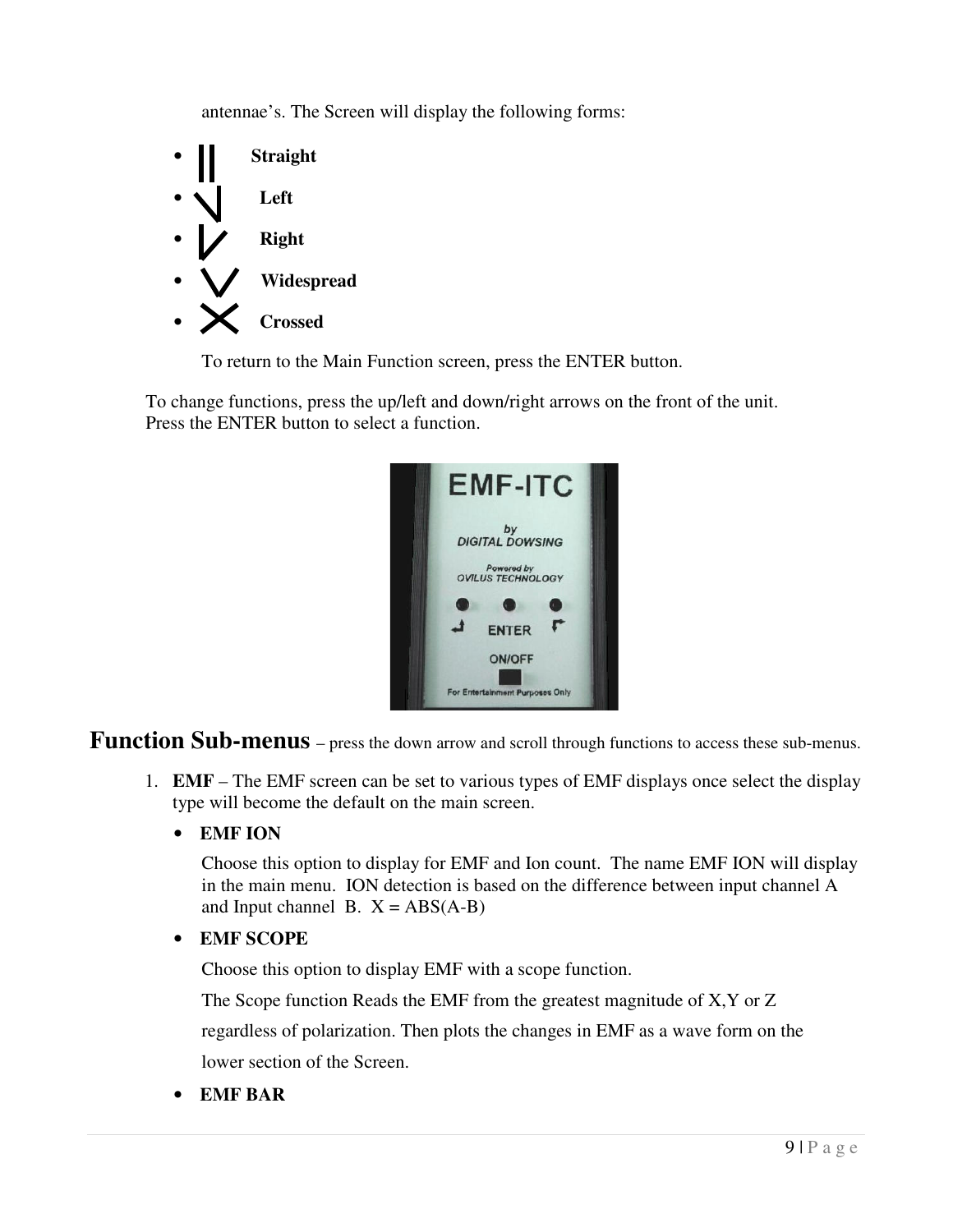Choose this option to display EMF Bar Level and Minimum and Maximum EMF.

A bar will be shown depicting the current EMF level EMF is show in the upper portion

Of the screen, the Minimum EMF reading and the Maximum EMF reads are shown above and below the bar Display.

#### • **EMF XYZ**

Choose this option to display EMF and all the Axis of EMF data. The small arrow on the lower right of the screen will point to the area of the highest detected EMF. Please note this is based on polarization of the field not just magnitude. All three axis will display X,Y,Z in the lower left of the screen while the largest magnitude of EMF will

Display in the upper portion of the screen. The Arrow lower right will point to the greatest magnitude based on polarity. See the chart below.



So the quadrants break down as follows X+Y+, X-Y+,X+Y-,X-Y-

If at anytime the magnitude of  $X$  and  $Y$  are the same an  $X$  will be displayed instead of the arrow.

#### • **EMF HZ**

Choose this option to display EMF and Frequency.

EMF on the upper portion of the Screen EMF on the Lower Portion

Frequency is displayed in Hz based on difference in channel 1 and 2 over time.

The measurement period has a maximum frequency of 10,000 Hz

**2. EMF ALARM –** The EMF alarm may be turned on to notify you of changes in the following parameters. The alarm will notify you by flashing the LEDs. To turn ON the alarm, press the ENTER and the right arrow button. To turn OFF the alarm, press the ENTER and left arrow button.

#### • **EMF MIN MAX**

Pressing ENTER while this option is selected will zero out the value. MIN MAX only displays when the unit is in EMF BAR mode.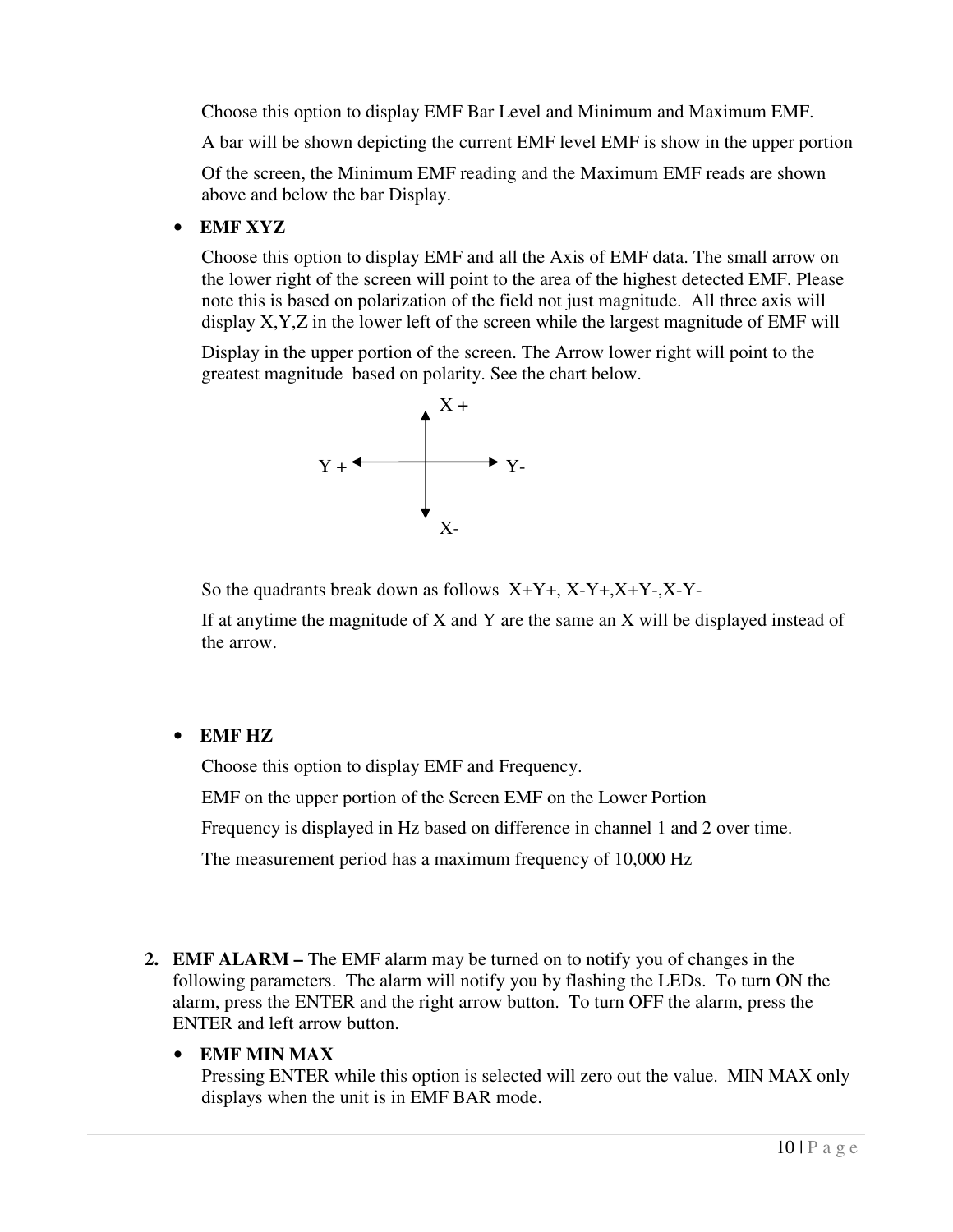#### • **EMF ABOVE**

Select this option if you want the alarm to notify you when EMF is *above* a certain value. Increase the value by pressing ENTER until desired value appears. To decrease depress the enter button then the left arrow button. The release the left arrow then the enter button the count will decrease this will take a bit of practice but it's easy once you get the hang of it.

#### • **EMF BELOW**

Select this option if you want the alarm to notify you when EMF is *below* a certain value. Decrease the value by pressing ENTER until desired value appears. (Once value hits the maximum set by the factory, it will start again at 0)

To decrease depress the enter button then the left arrow button. The release the left arrow then the enter button the count will decrease this will take a bit of practice but it's easy once you get the hang of it.

#### • **EMF ZERO**

In areas of normally higher EMF readings, this allows you to set the EMF sensor to zero.

#### • **LED SCALE**

This allows you to change the sensitivity on the LED lights. The sensitivity will be multiplied for each light, left to right, by the following scale:

 $1^{\text{st}} = 1X, 2^{\text{nd}} = 2X, 3^{\text{rd}} = 4X, 4^{\text{th}} = 8X, 5^{\text{th}} = 16X, 6^{\text{th}} = 32X$ 

 Increase the value by pressing ENTER until desired value appears. To decrease depress the enter button then the left arrow button. The release the left arrow then the enter button the count will decrease this will take a bit of practice but it's easy once you get the hang of it.

#### **3. OVILUS -**

#### • **WORDS**

This option will allow you to choose the number of words that will display on the screen. (05 will show the maximum of 6 words) Press the ENTER button down to change number of words. Once the screen has displayed the number of lines you have chosen, the last red light on the right will illuminate. Press the down arrow button to continue word display.

#### • **OFFSET**

The Offset is the difference between 2 channels. The device will favor one channel over the other by changing the Offset. Press the ENTER button down to increase the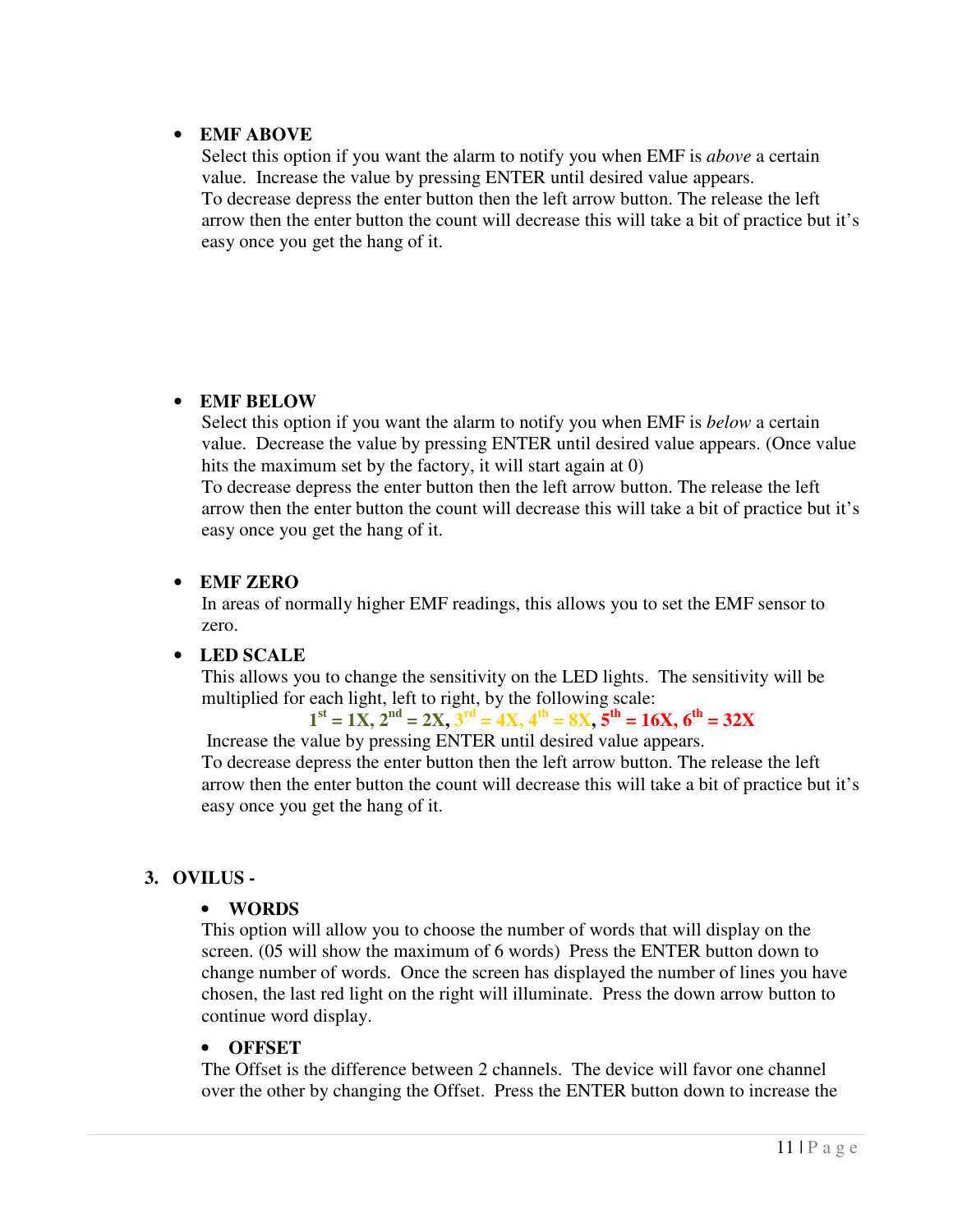Offset. (Once value hits the maximum set by the factory, it will start again at 0)

#### • **DD ROD**

This option allows you to increase the sensitivity of the Dowsing Rods; the higher the number, the greater the sensitivity. Press the ENTER button down to increase the sensitivity. (Once value hits the maximum set by the factory, it will start again at 0)

#### • **GAIN**

This option allows you to increase the sensitivity of the Ovilus; the higher the number, the greater the sensitivity. Press the ENTER button down to increase the sensitivity. (Once value hits the maximum set by the factory, it will start again at 0)

#### • **YN**

This option allows you to change the percentage of the YES NO function. Press the ENTER button down to change the percentage from 10% to 40%.

*4.* **SYSTEM MENU –** *To change press the ENTER button until desired value is displayed.* 

- **HZ GAIN** This increases the sensitivity for the frequency counter circuit.
- **ION GAIN** This increases the Ion sensitivity.
- **ZERO EMF** Zero EMF will turn on and off the Zero EMF function
- **CAL SET** Set in factory only.

#### PLEASE DO NOT ATTEMPT TO MAKE CHANGES IN THIS MODE

"LOCKED OUT IN VERSION 1.06 AND ABOVE"

• **IMAGE** – This increases the sensitivity for the EMF DRAW circuit.

The EMF Meter section is comprised of a 3 axis accelerometer, and microprocessor. Sampling all three Axis continuously. EMF is always display as the greatest magnitude of the three axis. Choose the EMF XYZ mode to display EMF plus X,Y,Z and direction of field . This device is designed to allow the user to customize it. The LED's can be set so that the scale can be either compressed or expanded EMF levels can be suppressed by using the zero function .

It may seem like a lot, but really it's a simple system.

If you're having trouble or just have questions **PLEASE LET US KNOW!!** 

**www.digitaldowsing.com or Email help@digitaldowsing.com**